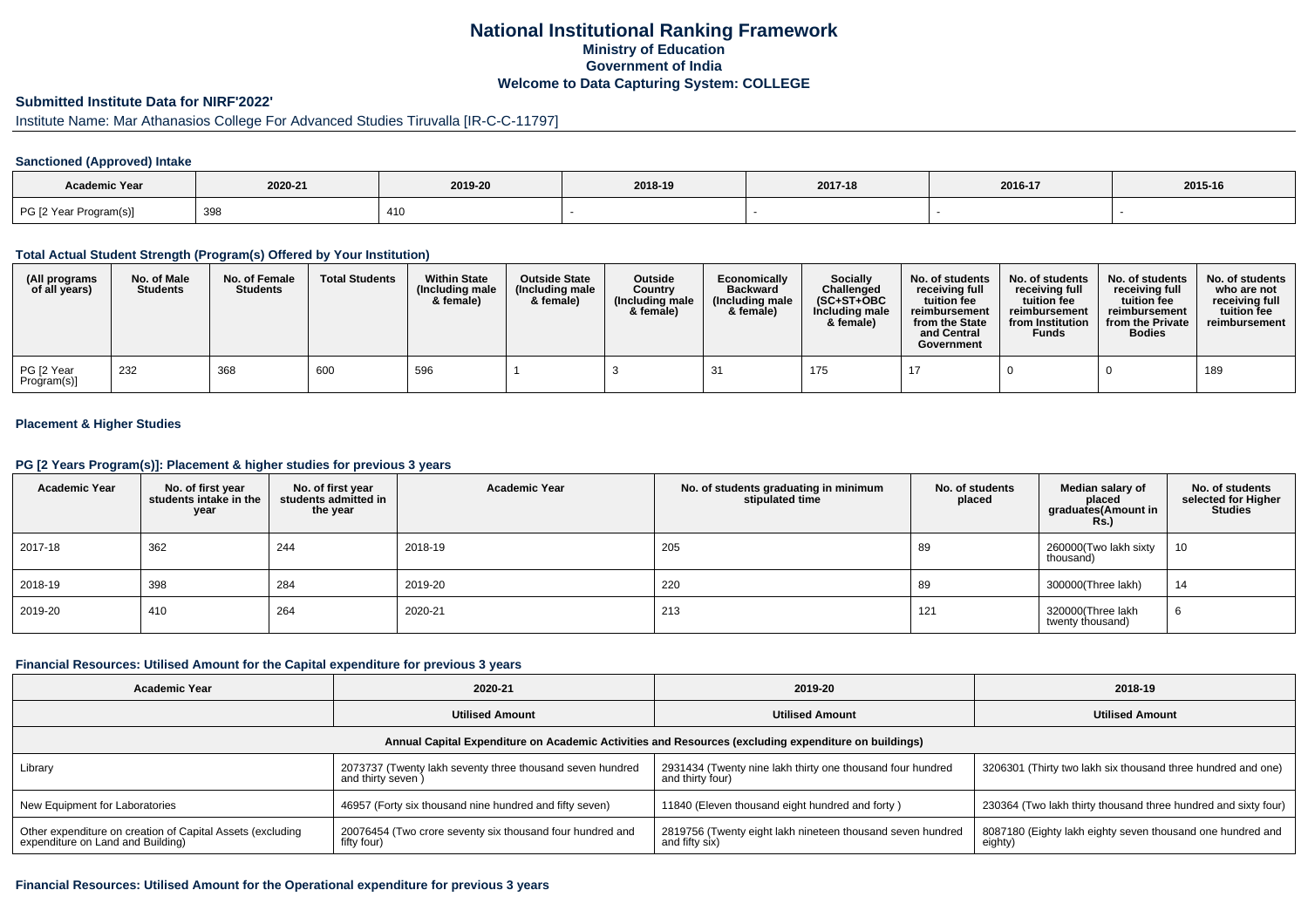| <b>Academic Year</b>                                                                                                                                                                           | 2020-21                                                                         | 2019-20                                                                                 | 2018-19                                                                                |  |  |  |  |  |
|------------------------------------------------------------------------------------------------------------------------------------------------------------------------------------------------|---------------------------------------------------------------------------------|-----------------------------------------------------------------------------------------|----------------------------------------------------------------------------------------|--|--|--|--|--|
|                                                                                                                                                                                                | <b>Utilised Amount</b>                                                          | <b>Utilised Amount</b>                                                                  | <b>Utilised Amount</b>                                                                 |  |  |  |  |  |
| <b>Annual Operational Expenditure</b>                                                                                                                                                          |                                                                                 |                                                                                         |                                                                                        |  |  |  |  |  |
| Salaries (Teaching and Non Teaching staff)                                                                                                                                                     | 25671070 (Two crore fifty six lakh seventy one thousand<br>seventy)             | 26528217 (Two crore sixty five lakh twenty eight thousand two<br>hundred and seventeen) | 25572885 (Two crore fifty five lakh seventy thousand eight<br>hundred and eighty five) |  |  |  |  |  |
| Maintenance of Academic Infrastructure or consumables and<br>other running expenditures(excluding maintenance of hostels<br>and allied services, rent of the building, depreciation cost, etc) | 4882937 (Forty eight lakh eighty two thousand nine hundred<br>and thirty seven) | 12003984 (One crore twenty lakh three thousand nine hundred<br>and eighty four)         | 3864282 (Thirty eight lakh sixty four thousand two hundred and<br>eighty two)          |  |  |  |  |  |
| Seminars/Conferences/Workshops                                                                                                                                                                 | 1812679 (Eighteen lakh twelve thousand six hundred and<br>seventy nine)         | 1829120 (Eighteen lakh twenty nine thousand one hundred<br>and twenty)                  | 1878582 (Eighteen lakh seventy eight thousand five hundred<br>and eighty two)          |  |  |  |  |  |

### **PCS Facilities: Facilities of physically challenged students**

| 1. Do your institution buildings have Lifts/Ramps?                                                                                                         | Yes, more than 80% of the buildings |
|------------------------------------------------------------------------------------------------------------------------------------------------------------|-------------------------------------|
| 2. Do your institution have provision for walking aids, including wheelchairs and transportation from one building to another for<br>handicapped students? | Yes                                 |
| 3. Do your institution buildings have specially designed toilets for handicapped students?                                                                 | Yes, more than 80% of the buildings |

# **Faculty Details**

| Srno           | <b>Name</b>                   | Age | Designation                                         | Gender | Qualification | Experience (In<br>Months) | <b>Currently working</b><br>with institution? | <b>Joining Date</b> | <b>Leaving Date</b> | <b>Association type</b> |
|----------------|-------------------------------|-----|-----------------------------------------------------|--------|---------------|---------------------------|-----------------------------------------------|---------------------|---------------------|-------------------------|
|                | Dr M S Samuel                 | 74  | Professor                                           | Male   | Ph.D          | 624                       | Yes                                           | 24-08-2005          | $\sim$              | Regular                 |
| $\overline{2}$ | Mr Tiji Thomas                | 49  | Associate Professor                                 | Male   | M.Tech        | 284                       | Yes                                           | 01-11-2001          | $\sim$              | Regular                 |
| 3              | Mr Ashok Raj R                | 44  | Associate Professor                                 | Male   | <b>MCA</b>    | 256                       | Yes                                           | 28-07-2010          | $\sim$              | Regular                 |
| $\overline{4}$ | Dr Terry Jacob<br>Mathew      | 39  | <b>Assistant Professor</b>                          | Male   | Ph.D          | 180                       | Yes                                           | 30-06-2011          | $\sim$              | Regular                 |
| 5              | Phijo J Cherickal             | 40  | <b>Assistant Professor</b>                          | Female | <b>MPH</b>    | 202                       | Yes                                           | 17-07-2008          | $\sim$              | Regular                 |
| 6              | Mr Stephen James              | 41  | <b>Assistant Professor</b>                          | Male   | M.Tech        | 160                       | Yes                                           | 16-03-2009          | $\sim$              | Regular                 |
| $\overline{7}$ | Mr Thomas Mathew              | 35  | <b>Assistant Professor</b>                          | Male   | M.Tech        | 144                       | Yes                                           | 02-11-2012          | $\sim$              | Regular                 |
| 8              | Vidhya V Kumar                | 34  | <b>Assistant Professor</b>                          | Female | <b>MCA</b>    | 125                       | Yes                                           | 01-01-2015          | $\sim$              | Regular                 |
| 9              | Dr Nishad P M                 | 39  | Associate Professor                                 | Male   | Ph.D          | 192                       | Yes                                           | 01-12-2015          | $\sim$              | Regular                 |
| 10             | Jeena Sara Viju               | 27  | <b>Assistant Professor</b>                          | Female | M.Tech        | 35                        | Yes                                           | 03-09-2018          | $\sim$              | Regular                 |
| 11             | Dr Blessan<br>Santhosh George | 35  | <b>Assistant Professor</b>                          | Male   | Ph.D          | 118                       | Yes                                           | 01-02-2017          | $\sim$              | Regular                 |
| 12             | Dr Jenny Jacob                | 41  | Associate Professor                                 | Female | Ph.D          | 200                       | Yes                                           | 06-03-2017          | $\sim$              | Regular                 |
| 13             | Dr ShilpaLekshmi<br>Leela     | 34  | <b>Assistant Professor</b>                          | Female | Ph.D          | 81                        | Yes                                           | 19-09-2018          | --                  | Regular                 |
| 14             | Mr Varghese<br>Abraham        | 66  | Associate Professor                                 | Male   | <b>MPH</b>    | 408                       | Yes                                           | 30-11-2011          | $\sim$              | Regular                 |
| 15             | Dr Jeemon Joseph              | 47  | Dean / Principal /<br>Director / Vice<br>Chancellor | Male   | Ph.D          | 228                       | Yes                                           | 02-11-2011          | $\sim$              | Regular                 |